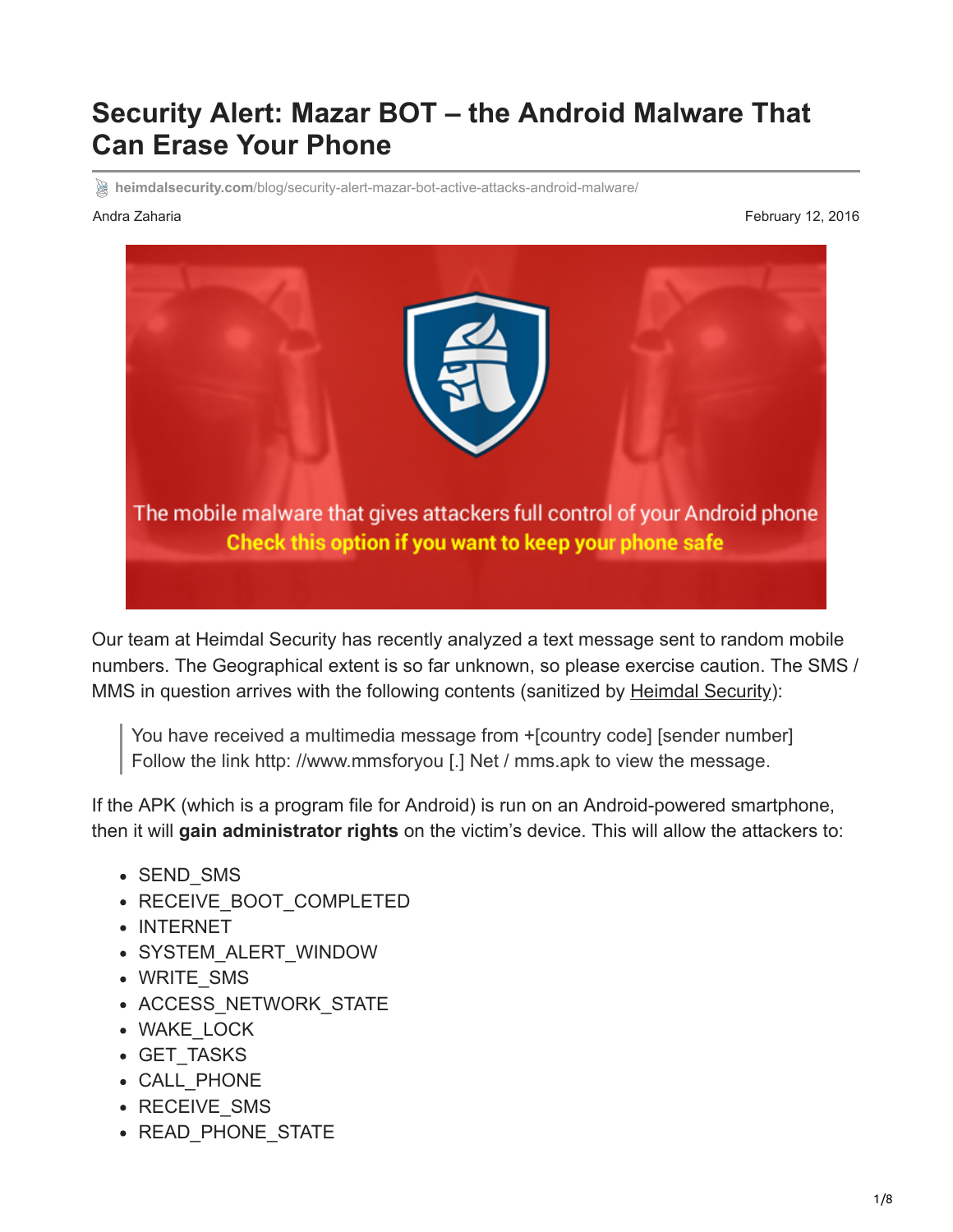- READ SMS
- **ERASE PHONE**



**Our team has identified the malicious APK to be the Mazar Android BOT**, a threat also that [Recorded Future spotted](https://www.recordedfuture.com/mazar-android-bot/) in November 2015. **The malicious packet (APK) retrieves TOR** and installs it on the victim's phone via the following harmless URLs: https: //fdroid.org/repository/browse/?fdid=org.torproject.android https:

//play.google.com/store/apps/details?id=org.torproject.android In the next phase of the attack, the infection will **unpack and run the TOR application**, which will then be used to **connect to the following server**: http: // pc35hiptpcwqezgs [.] Onion. After that, an automated SMS will be sent to the number 9876543210 (+98 is the country code for Iran) with the text message: "Thank you". The catch is that this SMS also includes **the device's location data.**

[Mazar BOT – the Android #malware that can erase your phone is on the loose:](https://twitter.com/share?text=Mazar+BOT+-+the+Android+%23malware+that+can+erase+your+phone+is+on+the+loose%3A&via=heimdalsecurity&related=heimdalsecurity&url=https://heimdalsecurity.com/blog/security-alert-mazar-bot-active-attacks-android-malware/) [Click To Tweet](https://twitter.com/share?text=Mazar+BOT+-+the+Android+%23malware+that+can+erase+your+phone+is+on+the+loose%3A&via=heimdalsecurity&related=heimdalsecurity&url=https://heimdalsecurity.com/blog/security-alert-mazar-bot-active-attacks-android-malware/)

## **Insidious mobile malware with crippling options**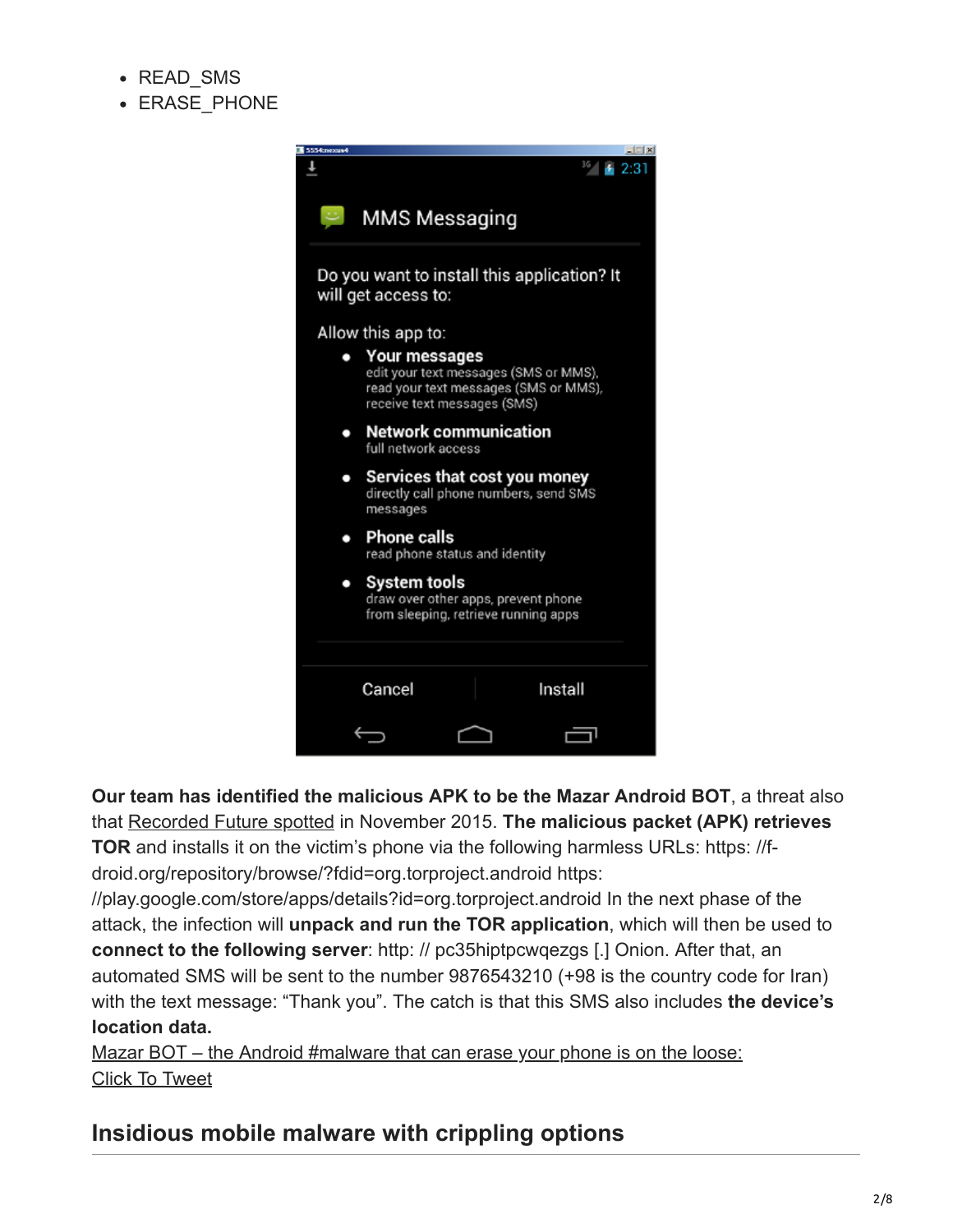This specific mobile malware opens the doors to all kinds of malicious consequences for the victim. **Attackers can:**

- Open a backdoor into Android smartphones, to **monitor and control** them as they please;
- **Send SMS messages to premium channel numbers**, seriously increasing the victim's phone bill;
- **Read SMS messages**, which means they can also **read authentication codes sent as part of [two-factor authentication mechanisms](https://heimdalsecurity.com/blog/start-using-two-factor-authentication)**, used also by online banking apps and ecommerce websites;
- Use their full access to Android phones to basically **manipulate the device to do whatever they want**.

And it gets worse.

### **Polipo proxy and Man-in-the-Middle Attack**

The attackers behind Mazar BOT also implemented the "[Polipo proxy"](https://github.com/splondike/polipoid), which gives them additional access to even more Android functionalities.

Polipoid brings the Polipo HTTP proxy to Android. Polipo lets you do useful things such as cache web pages for offline access and should generally speed up browsing a little.

Source: [Github](https://github.com/splondike/polipoid) Through this proxy, cyber criminals can change the traffic and interpose themselves between the victim's phone and a web-based service. This effectively becomes **a [Man-in-the-Middle attack](https://en.wikipedia.org/wiki/Man-in-the-middle_attack)**. **Here's how it happens:** Data is copied to your phone as mp3 files: 122.933 polipo.mp3 1,885,100 tor.mp3 Then, the proxy is configured as you can see below: 174.398 debiancacerts.bks 574 torpolipo.conf 879 torpolipo\_old.conf 212 torrc 276 torrc\_old For those technically inclined, the configuration of the TOR proxy will seem quite straightforward: proxy address = "127.0.0.1" proxy port = 8118 allowedClients = 127.0.0.1 allowedPorts = 1-65535 proxy name = "127.0.0.1" cacheIsShared = false socksParentProxy = "127.0.0.1:9050" socksProxyType = socks5 diskCacheRoot = "" localDocumentRoot = "" disableLocalInterface = true disableConfiguration = true dnsUseGethostbyname = yes disableVia = true from, accept-language, x-pad link censor referer = maybe maxConnectionAge = 5m maxConnectionRequests = 120 serverMaxSlots = 8 server slots = 2 tunnelAllowedPorts = 1-65535 chunkHighMark = 11000000 object high mark = 128

## **An even higher degree of compromise: Chrome injects**

As if it weren't enough that it **can stop calls and launch other aggressive commands** on the victim's phone, **Mazar BOT is also capable of injecting itself into Chrome**.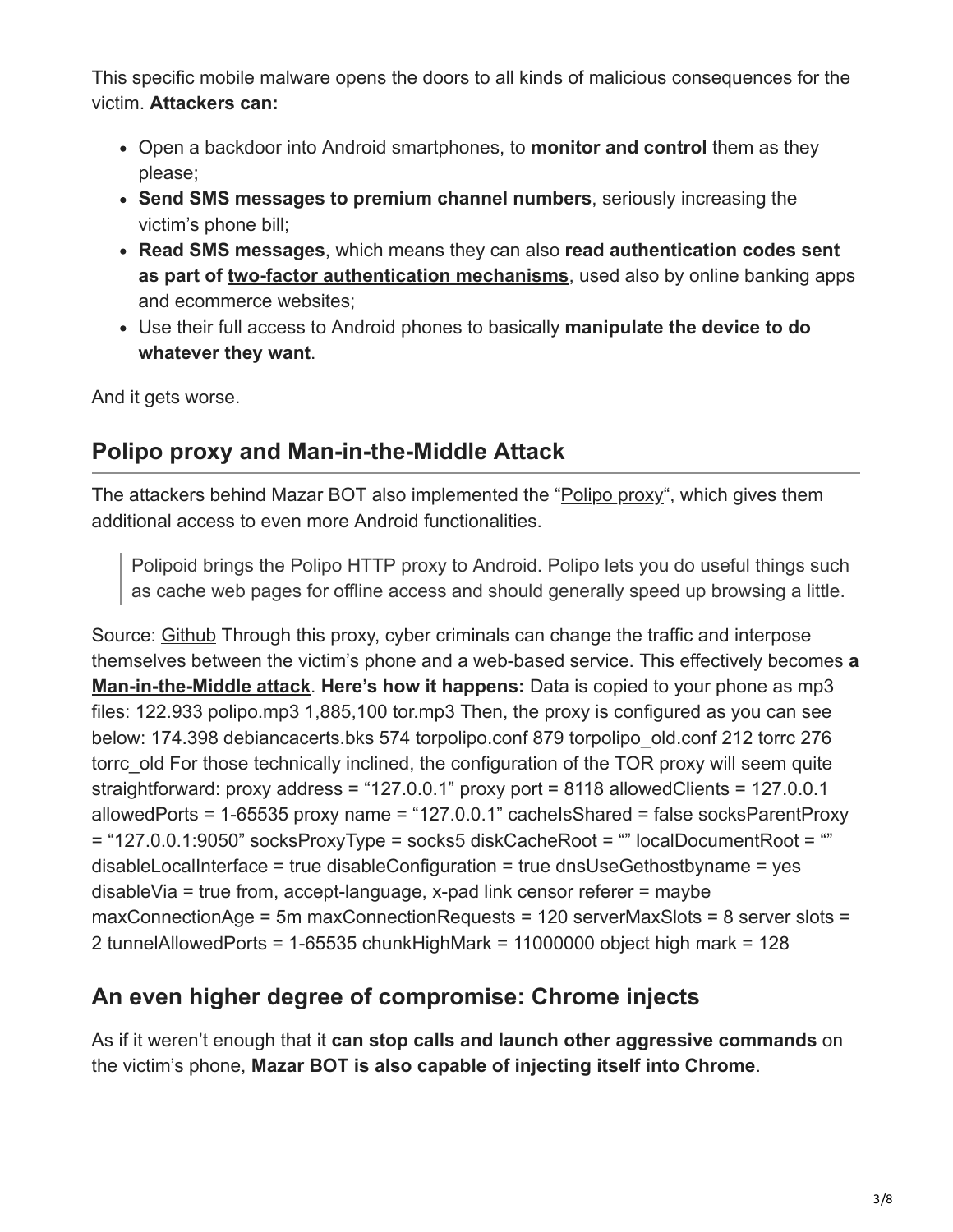

And there are **several other settings and commands that Mazar BOT can trigger**, as showcased below. These include:

- Controlling the phone's keys
- Enabling the sleep mode
- Save actions in the phone's settings, etc.

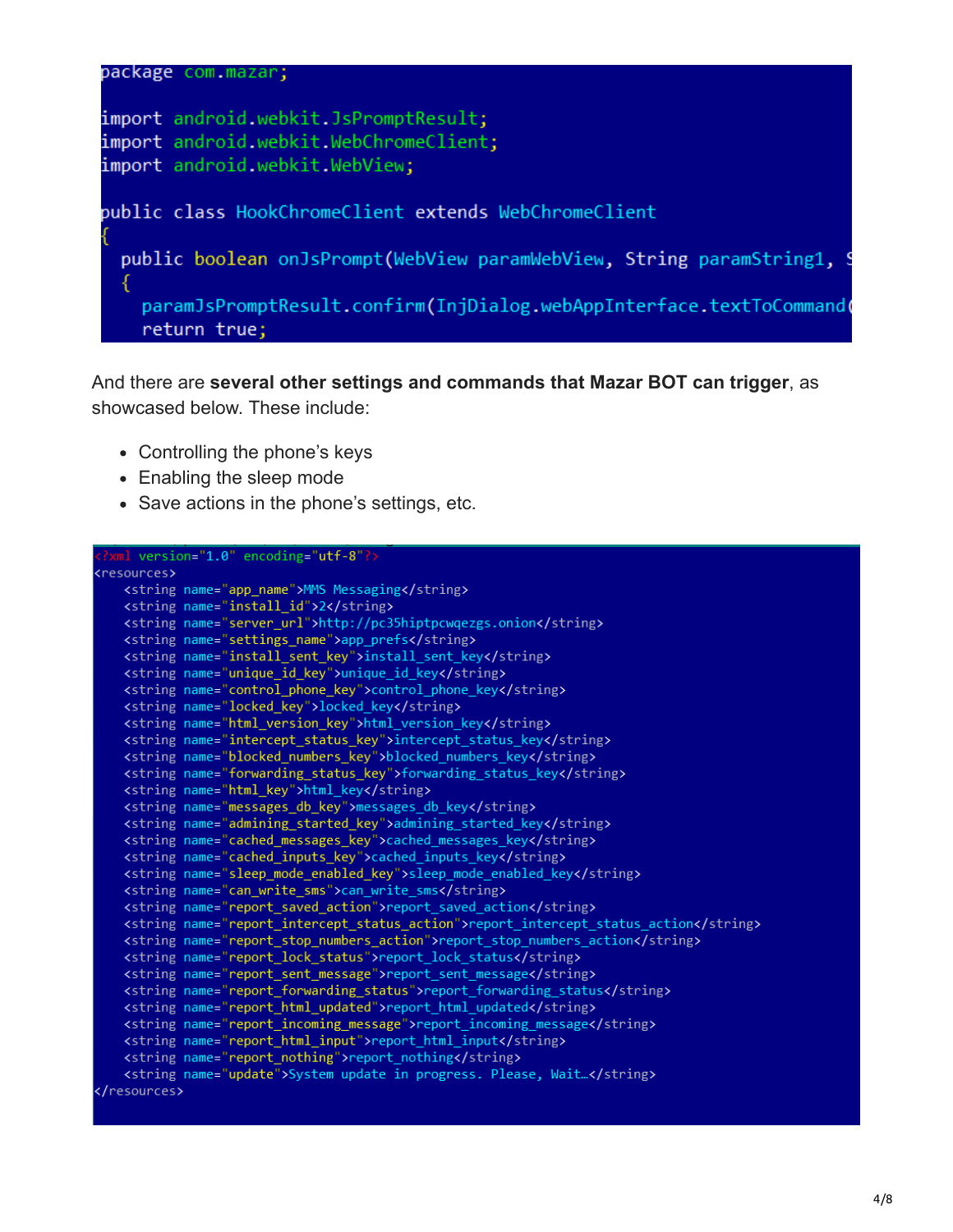## **Mazar BOT won't run on Russian Android smartphones**

Our team was not surprised to observe that **the malware cannot be installed on smartphones running Android with the Russian language option**. Mazar BOT will check the phone to identify the victim's country and this will stop the malicious APK if the targeted phone turns out to be owned by a Russian user: locale.getCountry () equalsIgnoreCase ( "RU")) Process.killProcess (Process.myPid ());

|                                |                                                                     |             | Только онлайн   Все   Новые смс (33)    Новые карты (0)    Настройки |                                                  |                                                                                                                                                                          |              | <b>BLIXO</b>                                                 |
|--------------------------------|---------------------------------------------------------------------|-------------|----------------------------------------------------------------------|--------------------------------------------------|--------------------------------------------------------------------------------------------------------------------------------------------------------------------------|--------------|--------------------------------------------------------------|
| Ботов на странице: 50          |                                                                     | Применить   |                                                                      |                                                  |                                                                                                                                                                          |              |                                                              |
|                                |                                                                     |             |                                                                      |                                                  | Все (929) Без категории (0) Новые (794) Подключен мобильный банк (2)    Другие страны (35)    Боты, которых я жду (24)    СБЕР 0 (54)    QIWI (1)    лок (7)    руру (1) |              |                                                              |
|                                | Страница: 1 2 3 4 5 6 7 8 9 10<br>ID:1548 Номер: Новых сообщений: 1 |             |                                                                      |                                                  |                                                                                                                                                                          |              |                                                              |
| OnLine                         | Регистрация<br>3 сек. назад. Сегодня в 21:19                        | Her         | Поддержка ССМ Права Администратора Оператор Страна<br>Ожидаются      | Баланс<br>MTS RUS ru He подключен Мобильный банк | Новые                                                                                                                                                                    | Модель<br>v. | Привел<br>С5502/5.0.2 (Воt.v.4.2) Kingof/Моя метка для теста |
|                                |                                                                     |             |                                                                      |                                                  | Применить                                                                                                                                                                |              |                                                              |
| ID:1547 Homep: null<br>OffLine |                                                                     | Регистрация | Поддержка ССМ Права Администратора Оператор Страна                   | Баланс                                           | Новые<br>M                                                                                                                                                               | Модель       | Привел                                                       |

#### **[Until now, Mazar BOT has been advertised for sale on several websites on the Dark](https://heimdalsecurity.com/blog/how-to-get-on-the-dark-web/) Web, but this is the first time we've seen this code be abused in active attacks.**

Attackers may be testing this new type of Android malware to see how they can improve their tactics and reach their final goals, which probably is making more money (as always). We can expect this malware to expand its reach, also because of its ability to remain covert by **using TOR to hide its communication**. As you may have anticipated, **antivirus detection of the malicious APK is very low: [3/54 on VirusTotal](https://www.virustotal.com/en/file/73c9bf90cb8573db9139d028fa4872e93a528284c02616457749d40878af8cf8/analysis/)**.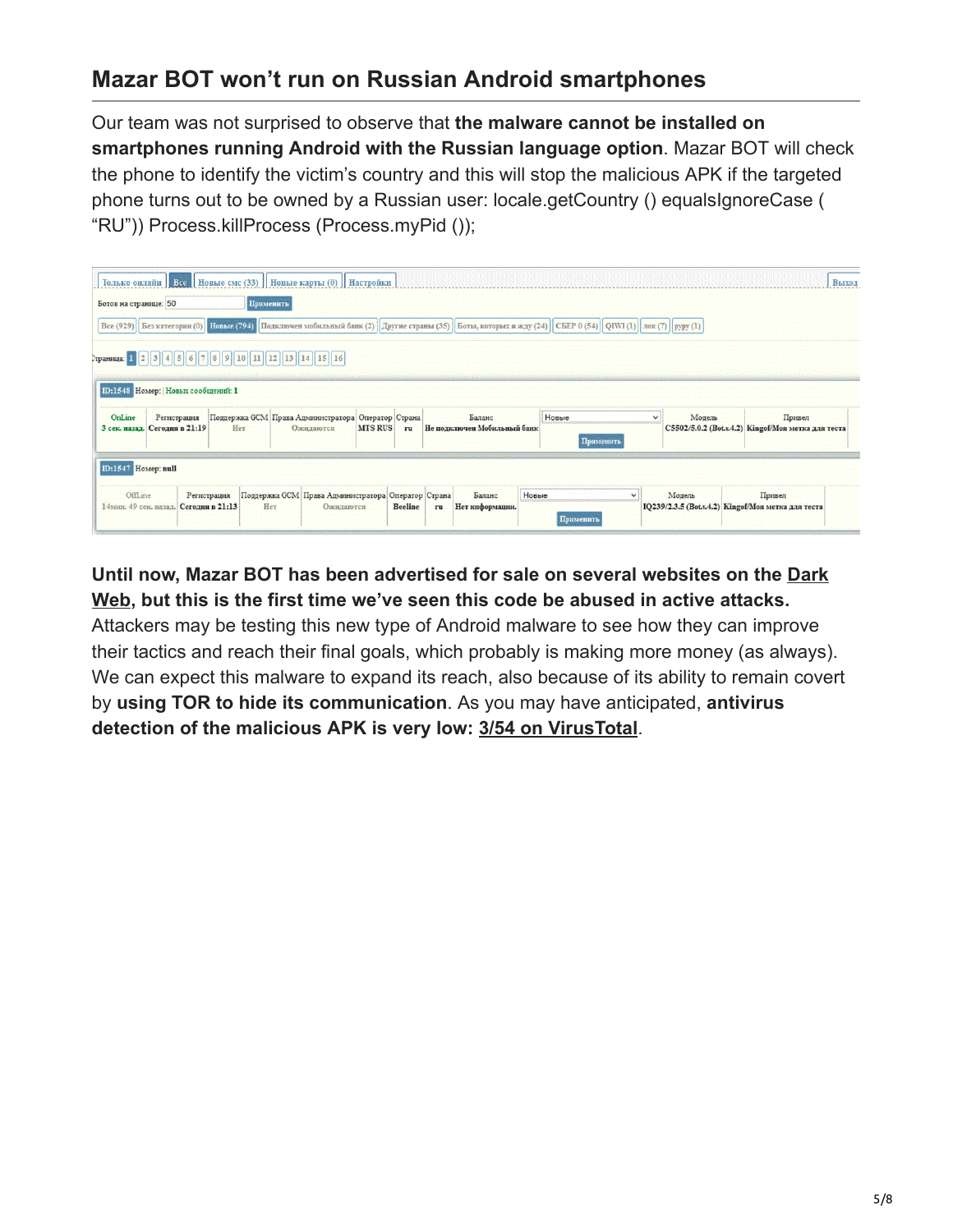| <b>Evirustotal</b> |  |
|--------------------|--|
|                    |  |
|                    |  |

| <b>SHA256:</b><br>File name:<br>Detection ratio:<br>Analysis date: | 73c9bf90cb8573db9139d028fa4872e93a528284c02616457749d40878af8cf8<br>mms.apk<br>3/54<br>2016-02-12 14:52:50 UTC (31 minutes ago) | 9.260         |
|--------------------------------------------------------------------|---------------------------------------------------------------------------------------------------------------------------------|---------------|
| <b>国 Analysis</b>                                                  | <b>6</b> Additional information<br><b>Q</b> File detail<br>Comments 0<br><b>Q</b> Votes                                         |               |
| <b>Antivirus</b>                                                   | <b>Result</b>                                                                                                                   | <b>Update</b> |
| F-Secure                                                           | Trojan: Android/Fakeinst.KD                                                                                                     | 20160212      |
| Sophos                                                             | Andr/SmsThief-A                                                                                                                 | 20160212      |
| Tencent                                                            | Android. Trojan. Deviceadmin. Auto                                                                                              | 20160212      |
| ALYac                                                              | ◉                                                                                                                               | 20160211      |
| AVG                                                                | Ø                                                                                                                               | 20160212      |
| Ad-Aware                                                           | ◎                                                                                                                               | 20160212      |
| AegisLab                                                           | ◎                                                                                                                               | 20160212      |
| Agnitum                                                            | ◎                                                                                                                               | 20160211      |

Click here for [the full infection rates](https://heimdalsecurity.com/blog/wp-content/uploads/MazarBOT-virustotal-detection-February-12-2016.png) at the time the campaign was analyzed.

## **How to protect yourself from Mazar BOT**

There are a few things you can do to keep your phone safe from Mazar BOT, and we recommend you **take a moment now to verify and adjust these settings**. **1.** First of all, **NEVER click on links in SMS or MMS messages on your phone**. Android phones are notoriously vulnerable and current security product dedicated to this OS are not nearly as effective as they are on computers. **2. Go to Settings > Security and make sure this option is turned OFF:** "Unknown Sources – Allow installation of apps from sources other than the playstore."

| Dambrar gellerindsplag@cos                                                                 |  |
|--------------------------------------------------------------------------------------------|--|
| Device administrators<br>View or deactivate device administrators                          |  |
| Unknown sources<br>Allow installation of apps from sources other than the Play<br>Strain's |  |
| Credential storage                                                                         |  |
| Storage type<br>Hardware-backed                                                            |  |
| Trusted credentials<br>Display trasted GA certificates                                     |  |
| Install from storage<br>and the state of the state of the                                  |  |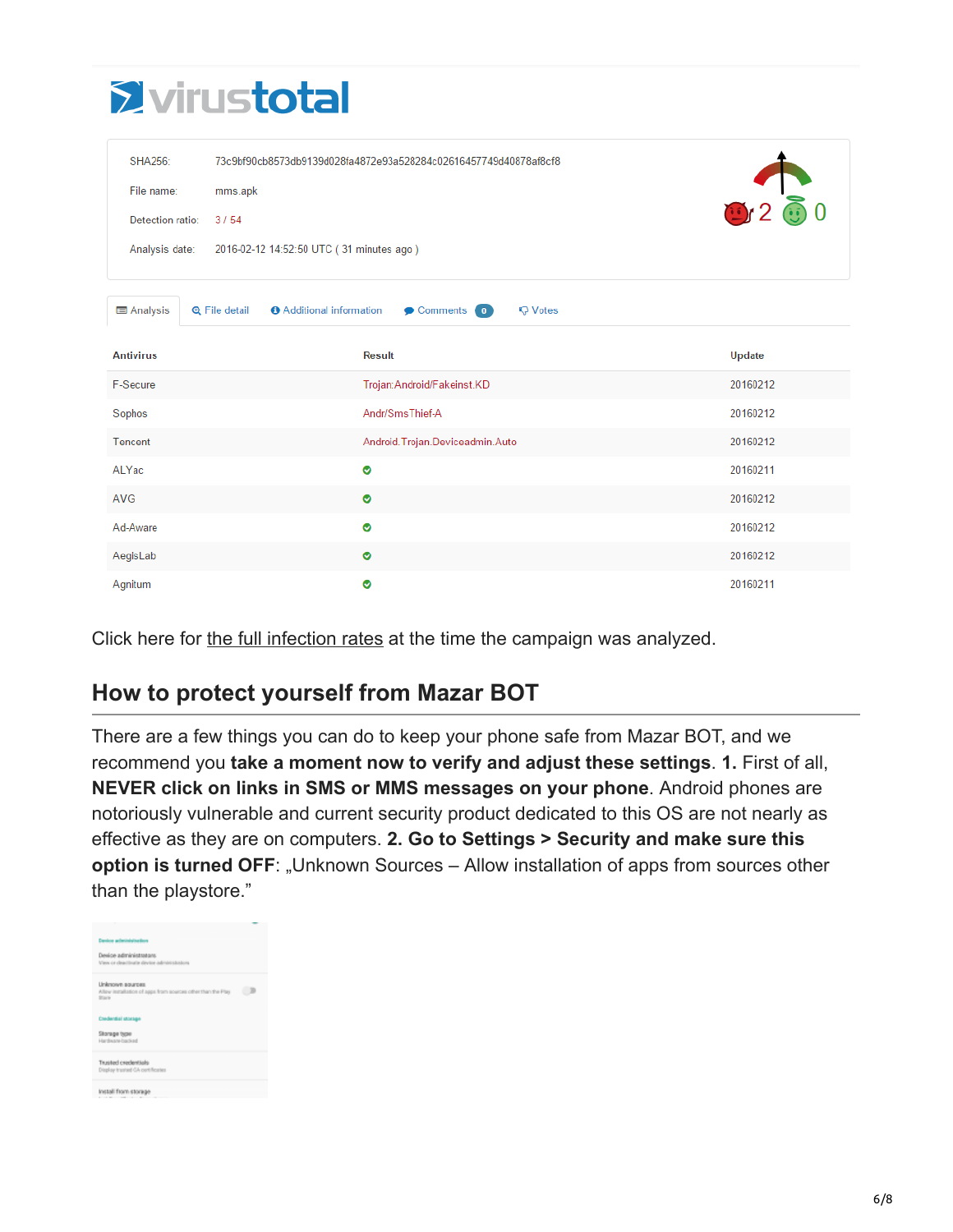

**3. Install a top antivirus for Android.** It may not be enough to protect your phone, but it's certainly good to have. You can find [top-rated options in this article](http://www.tomsguide.com/us/best-antivirus,review-2588-7.html). **4. Do not connect to unknown and unsecured Wi-Fi hotspots**. There are plenty of dangers lurking out there, and following some [common-sense steps to keep yourself safe](https://heimdalsecurity.com/blog/11-security-steps-public-wi-fi-networks/) from them is the best thing to do. Also, **keep your Wi-Fi turned OFF when you don't use it**.

[Follow these steps to protect your Android phone from the ruthless Mazar BOT #malware:](https://twitter.com/share?text=Follow+these+steps+to+protect+your+Android+phone+from+the+ruthless+Mazar+BOT+%23malware%3A&via=heimdalsecurity&related=heimdalsecurity&url=https://heimdalsecurity.com/blog/security-alert-mazar-bot-active-attacks-android-malware/) [Click To Tweet](https://twitter.com/share?text=Follow+these+steps+to+protect+your+Android+phone+from+the+ruthless+Mazar+BOT+%23malware%3A&via=heimdalsecurity&related=heimdalsecurity&url=https://heimdalsecurity.com/blog/security-alert-mazar-bot-active-attacks-android-malware/)

**5. Install a VPN on your smartphone and use constantly.** It's good for both your privacy and your security. **6. Maintain a cautious attitude at all times.** Android security has not kept up with the high adoption rate of smartphones running the OS, and users may have to wait a long time until better security solutions appear. Until then, a careful evaluation of what happens on your phone is a very good safeguard.